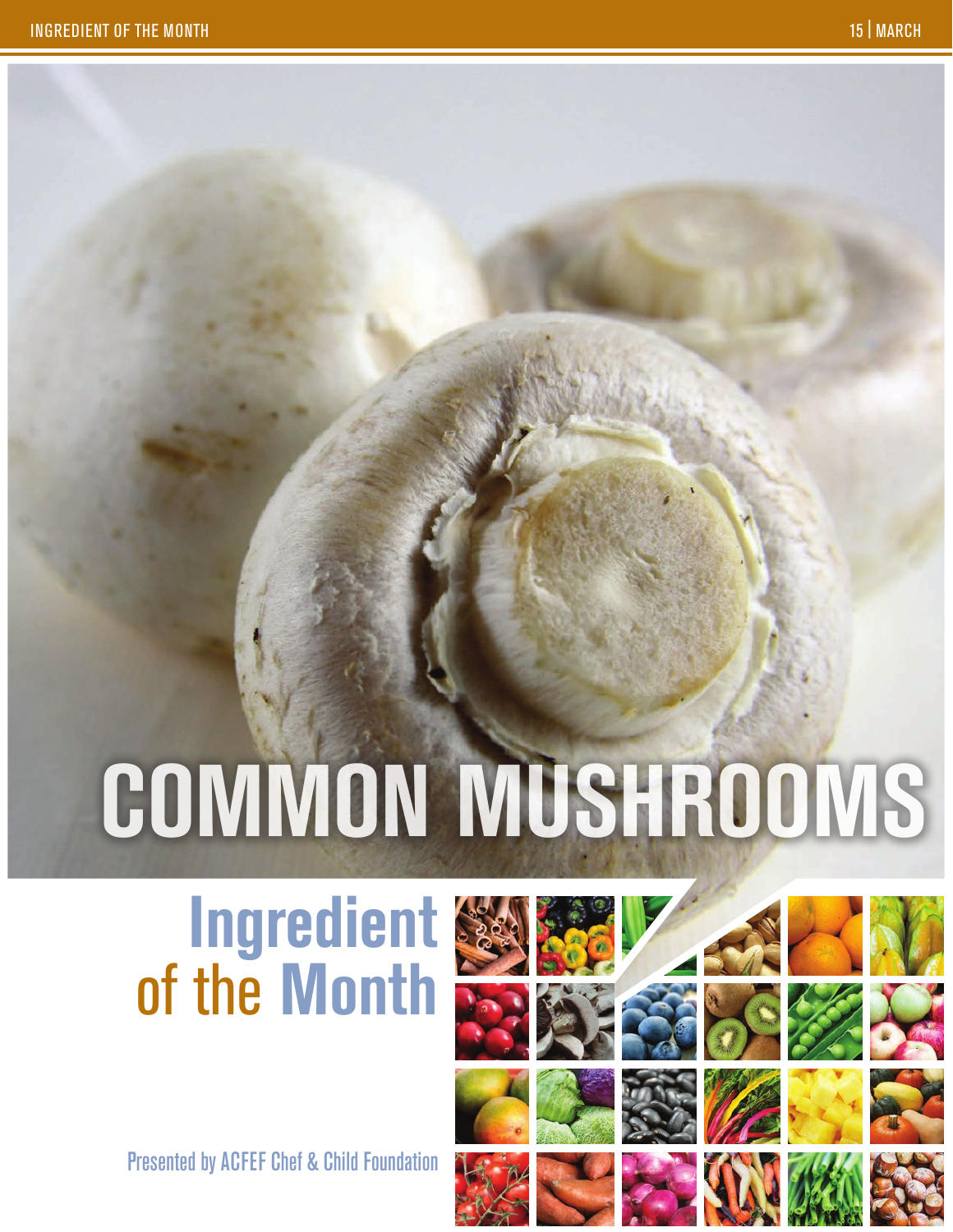There are thousands of varieties of cultivated and wild mushrooms all over the world. The most popularly consumed varieties, white button, cremini and portobello, belong to the *Agaricus bisporus* mushroom family and are known as "common mushrooms." Although mushrooms are treated as a vegetable, they are part of the fungi kingdom and do not require soil or light to grow. Mushrooms are available year-round and are cultivated in specially designed buildings where temperature, humidity and ventilation can be controlled. China is the largest producer of cultivated mushrooms. In the U.S., the majority of cultivated mushrooms are grown on the East Coast, with Pennsylvania as the top-producing state.

Common mushrooms have a smooth, rounded cap that darkens from creamy-white to light-tan to dark-brown as the mushroom matures. The underside consists of soft, brown gills that are covered by a soft ring that connects the edge of the cap to the stem. As the mushroom matures, the cap becomes flatter and the gills darken. Common mushrooms have a meaty texture with an earthy flavor that intensifies as they mature.

Common mushrooms are an excellent addition to any meal to boost nutritional value. Low in fat and cholesterol, they are excellent sources of selenium and ergothioneine that act as antioxidants and anti-inflammatories. They are a good source of energy-producing vitamins and minerals, such as riboflavin, niacin, copper and pantothenic acid.

#### **Healthy Ingredient Contribution**

*Values from NutritionData.com based on cremini mushrooms, raw, sliced, 1 cup (72 grams)* 

**SELENIUM:** One serving of mushrooms provides 27 percent of the daily recommended value of selenium, a trace mineral that helps regulate inflammation. It also works as an antioxidant to protect cells from damage.

**Riboflavin:** Mushrooms contain 21 percent of the daily recommended value of riboflavin, an essential vitamin that is important in the body for energy metabolism of carbohydrates, fat and protein. It also helps protect the body from free radicals.

**COPPER:** One serving of mushrooms supplies 18 percent of the daily recommended value of copper, a mineral that helps produce energy in cells, builds strong tissue and supports iron absorption.

**PANTOTHENIC ACID:** Mushrooms provide 11 percent of the daily recommended value of pantothenic acid, a vitamin that uses fats, carbohydrates or proteins as energy sources. It supports the adrenal glands to help prevent fatigue.

**ERGOTHIONEINE:** Mushrooms contain a powerful nutrient called ergothioneine that acts as an antioxidant and anti-inflammatory.

#### **Types and Varieties**

**WHITE BUTTON MUSHROOMS** are harvested at an early stage of growth. They have a creamy-white to beige cap and closed gills. Their mild taste blends well with other ingredients.

**Cremini mushrooms,** also known as brown mushrooms, baby bellas or portobellini, are harvested later than white button mushroom, but prior to reaching the maturity of portobello mushrooms. They have a light-tan to tan-brown cap with gills that just barely show. They have a firmer texture and a heartier flavor than white button mushrooms.

**PORTOBELLO MUSHROOMS** are mature mushrooms with a dark-brown cap that measures up to six inches in diameter. They have a meat-like texture and a deep, savory flavor making them a tasty vegetarian alternative to meat.